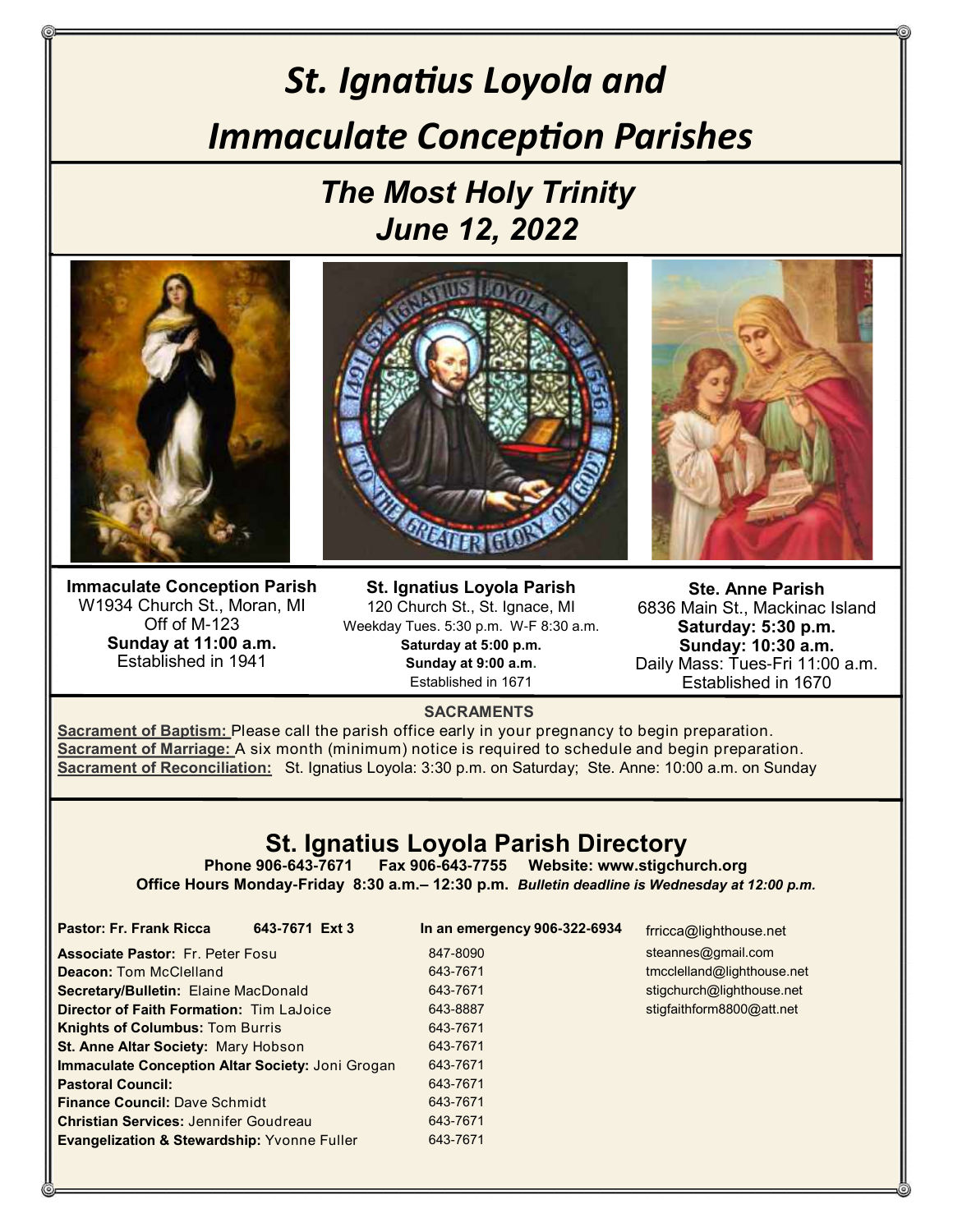|                                                          | <b>St. Ignatius Loyola</b>                                                               |                                                                       | <b>The Most Holy Trinity</b>                                                                    |                                                                                 |  |
|----------------------------------------------------------|------------------------------------------------------------------------------------------|-----------------------------------------------------------------------|-------------------------------------------------------------------------------------------------|---------------------------------------------------------------------------------|--|
|                                                          | "Act as if everything<br>depended on you;<br>trust as if everything<br>depended on God." |                                                                       | თ<br>თ                                                                                          | <b>SCHEDULE</b><br>& INTENTIONS                                                 |  |
|                                                          |                                                                                          |                                                                       | Saturday, June 11<br>5:00 p.m.                                                                  | <b>For Our Three Parishes</b>                                                   |  |
| <b>St. Ignatius Loyola</b><br>Fiscal Year 21/22          | away                                                                                     | <b><i><u>Rewardchip</u></i></b>                                       | Sunday, June 12<br>9:00 a.m.                                                                    | +Steve Engle<br>By: Mark & Ronda Engle                                          |  |
| 06/05/2022                                               | <b>WEEKLY</b><br>4,367.00<br>\$                                                          | <b>YTD</b><br>\$175,442.00                                            | Tuesday, June 14<br>5:30 p.m.                                                                   | +Jean Huskey                                                                    |  |
| Sunday & Holy Days<br>Loose<br>Fuel                      | $\ddot{\boldsymbol{\theta}}$<br>175.00<br>\$<br>00.00                                    | 13,385.00<br>\$<br>\$<br>4,737.00                                     | Wednesday, June 15                                                                              | By: Barb & George Yshinski                                                      |  |
| <b>Total</b><br>Cemetery                                 | 4,542.00<br>350.00                                                                       | \$193,564.00<br>4,195.00<br>\$                                        | 8:30a.m.                                                                                        | <b>+Kitty Grondin</b><br>By: Bucky & Berta McPhee                               |  |
| <b>Flowers</b><br>U. P. Catholic<br>Diocesan Priest Ret. | \$<br>00.00<br>\$<br>00.00<br>10.00                                                      | \$<br>\$<br>1,965.00<br>544.00<br>$\overline{\mathbf{S}}$<br>2,059.00 | Thursday, June 16<br>$8:30$ a.m.                                                                | +Rita Holtham<br>By: Ted & Andrea Tamlyn                                        |  |
| Thank you for your generosity.                           |                                                                                          |                                                                       | Friday, June 17<br>8:30 a.m.                                                                    | +Richard Green<br>By: Kay LaPine                                                |  |
| Counters for Monday are Jean T. & Margaret I.            |                                                                                          |                                                                       | Saturday, June 18<br>5:00 p.m.                                                                  | <b>Intentions of Donna Pope</b><br>on her 86th Birthday<br>By: The Theut Family |  |
| iturgical<br><b>June 18 &amp; 19</b><br>Ministries       |                                                                                          |                                                                       | Sunday, June 19<br>9:00 a.m.<br>+deceased                                                       | +Clyde France<br>By: His Family                                                 |  |
| <b>ST. IGNATIUS LOYOLA</b>                               |                                                                                          |                                                                       |                                                                                                 |                                                                                 |  |
|                                                          | 5:00 p.m.                                                                                | 9:00 a.m.                                                             |                                                                                                 | <b>Birthdays This Week</b>                                                      |  |
| <b>LECTOR:</b>                                           | Marian King                                                                              | Don Gustafson                                                         | Dylan Marshall                                                                                  | June 12                                                                         |  |
| <b>E. M. C.</b>                                          | Dcn. Tom<br>Mary Burris                                                                  | Dcn. Tom<br>Ronda Engle                                               | <b>Bill Robinson</b><br>Ron Dahms<br>Andrea Tamlyn                                              | June 12<br>June 13<br>June 13                                                   |  |
| <b>Ushers:</b>                                           | David Crisp<br>Paul Sved                                                                 | Louis Litzner<br>Mike Litzner                                         | June 14<br><b>Todd Martin</b><br>June 14<br>Mary Lynn Swiderski<br>June 15                      |                                                                                 |  |
| <b>IMMACULATE CONCEPTION 11:00 a.m.</b>                  |                                                                                          |                                                                       | Garth Law                                                                                       | Kari Thompson<br>Donna Allen<br>June 16<br>June 16                              |  |
| <b>LECTOR:</b>                                           | Joni Grogan                                                                              |                                                                       | Michael McMahon<br>June 18<br>June 18<br>Kathy Schlehuber                                       |                                                                                 |  |
| <b>GREETERS:</b>                                         | Deb & Fred Luepnitz                                                                      |                                                                       |                                                                                                 |                                                                                 |  |
| <b>E.M.C.:</b>                                           | Deacon Tom                                                                               |                                                                       | Happy Birthday to all and may our Lord continue<br>to bless you with good health and happiness. |                                                                                 |  |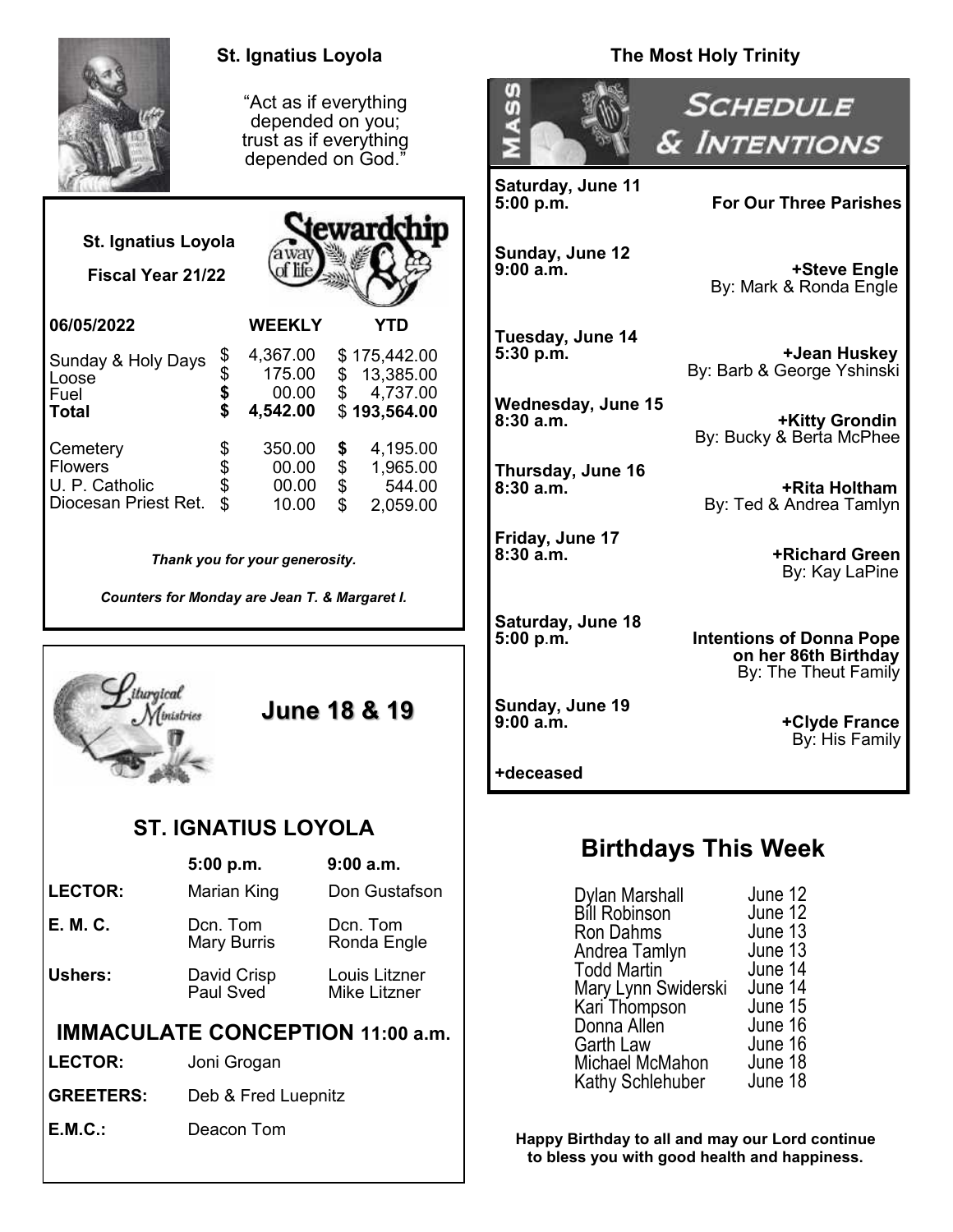#### **The Most Holy Trinity Immaculate Conception Parish** *SCHEDULE* Immaculate Mary, σ your praises we sing. & Intentions On earth we, your children, invoke your sweet name. **Sunday, June 12 11:00 a.m. +Patricia Serwach** By: Her Family eward **Immaculate Conception Saturday, June 18 Fiscal Year 21/22 Intentions of Sherry & Larry Leese** By: Anne Ekstrom **06/05/2022 WEEKLY YTD** Sunday & Holy Days  $$ 482.00$ <br> $$ 240.00$ \$ 34,394.00<br>\$ 7.679.00 **Sunday, June 19** Loose  $$ 240.00$ <br> $$ 00.00$ \$ 7,679.00 **11:00 a.m. For Our Three Parishes** Fuel  $$ 00.00$ <br> $$ 722.00$ \$ 885.00 **Total \$ 722.00 \$ 42,958.00** +deceased Cemetery  $$ 48.00$ <br> $$ 00.00$  $$ 624.00$ <br> $$ 483.00$ Flowers  $$ 00.00$ <br> $$ 00.00$ 483.00 U. P. Catholic  $$ 00.00$ <br> $$ 00.00$ \$ 37.00 Diocesan Priest Ret.  $00.00$ \$ 465.00 **SCRIPTURE READINGS FOR SUNDAY**  *Thank you for your generosity.*  **June 12, 2022** *Counters for Monday are Margaret I. & Jean T.* Proverbs 8:22-31; Romans 5:1-5; John 16:12-15  **Please keep those serving in the military in June 19, 2022 your prayers.** Genesis 14:18-20; 1 Corinthians 11:23-26; Luke 9:11b-17 **Donald Rickley, Laura Blosser, Joe Bellant, Brennan Danielson, Immaculate Conception Parish Jesse Becker, Josh Olmstead, Except on June 11, 2022 Andrew Goldthorpe, and Luke Litzner** Mass, Adoration & Reconciliation on Saturdays Please call the parish office to have your family Mass at 10:00 a.m. followed by Adoration member added to our list. Reconciliation from 11:30 to 12:30 p.m. *PRAYERS FOR THE SICK..***....** Jesus, you are God's gift of healing love. While on earth You healed the sick who came for help. WE BELIEVE THAT YOU CONTINUE TO HEAL THE SICK today. Please heal all those for whom we pray, **Birthdays in June** especially MariAn Huhn, Gary Bigelow, Marilyn Minto, Lily Erin Wright, Courtney Flynn, Jeanne Flynn, Mike Grogan, Travis Leveille, Karen Schaller, Skye Eleanor Wark June 1 Hettel, David Crisp, Anne Ekstrom, Tony Brown, Dan Yake, and those on our prayer list. June 12 Amiya Beaudoin Tonya Beaudoin June 13 **SPONSOR OF THE WEEK:** June 29Mason Bird **TASTE OF THE U. P.**

*Please view their ad on the back of the bulletin. Please patronize all of our advertisers.*

**Happy Birthday to all and may our Lord continue to bless you with good health and happiness.**